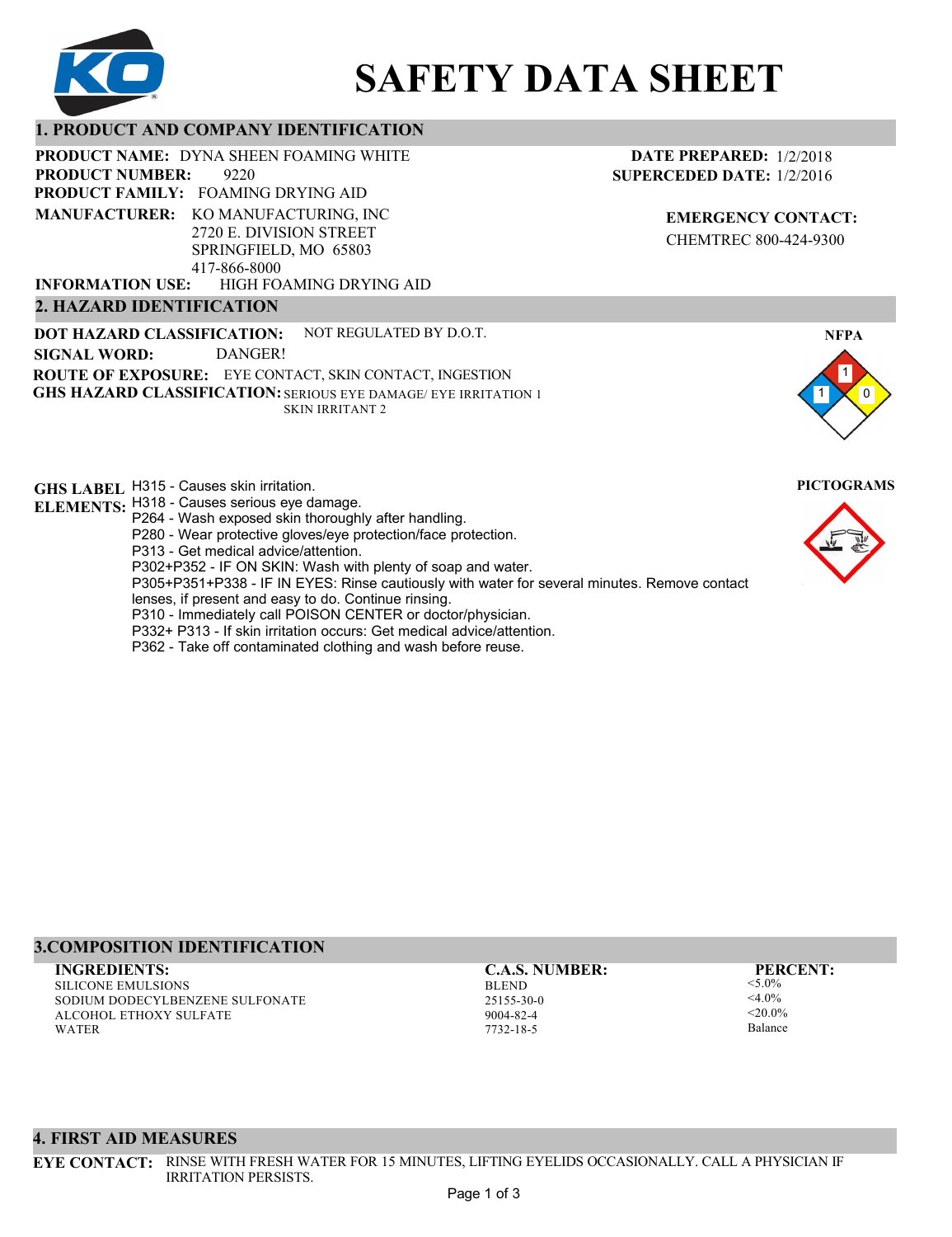# 9220 **PRODUCT NUMBER: PRODUCT NAME: DYNA SHEEN FOAMING WHITE**

#### **4. FIRST AID MEASURES - CONTINUED**

**SKIN CONTACT:** RINSE WITH PLENTY OF FRESH WATER AND REMOVE CONTAMINATED CLOTHING IMMEDIATELY. CALL A PHYSICIAN IF IRRITATION PERSISTS.

**INGESTION:** DO NOT INDUCE VOMITING. CALL A PHYSICIAN IMMEDIATELY. IF CONSCIOUS, GIVE LARGE QUANTITIES OF WATER. DO NOT GIVE ANYTHING BY MOUTH IF UNCONSCIOUS.

**INHALATION:** IF OVERCOME BY EXPOSURE, REMOVE VICTIM TO FRESH AIR IMMEDIATELY. GIVE OXYGEN OR ARTIFICIAL RESPIRATION AS NEEDED. CALL A PHYSICIAN IMMEDIATELY.

#### **5. FIRE FIGHTING MEASURES**

**FLAMMABLE PROPERTIES:** NON FLAMMABLE.

**FLASH POINT:** >200 F

**SUITABLE EXTINGUISHING MEDIA:** DRY CHEMICAL, FOAM OR CARBON DIOXIDE, WATER SPRAY.

**UNSUITABLE EXTINGUISHING MEDIA:** NOT ESTABLISHED.

**SPECIFIC HAZARDS ARISING** NONE KNOWN.

#### **FROM THE CHEMICAL:**

**PROTECTIVE EQUIPMENT AND PRECAUTIONS FOR FIREFIGHTERS:** APPPROVED) AND FULL PROTECTIVE GEAR. WEAR SELF-CONTAINED BREATHING APPARATUS (PRESSURE DEMAND MSHA/NIOSH

#### **6. ACCIDENTAL RELEASE MEASURES**

**PERSONAL PRECAUTIONS:** AVOID CONTACT WITH EYES AND SKIN. SPILL AREA MAY BE SLIPPERY. WEAR PROPER PROTECTIVE EQUIPMENT WHEN DEALING WITH RELEASE.

**ENVIRONMENTAL PRECAUTIONS:** CONTAIN SPILL TO AVOID RELEASE TO THE ENVIRONMENT. KEEP CONTAINER TIGHTLY CLOSED WHEN NOT IN USE.

**METHODS FOR CONTAINMENT** COLLECT FOR DISPOSAL USING AN INERT ABSORBENT MATERIAL AND TRANSFER TO A **AND CLEAN-UP:** CONTAINER FOR REUSE OR DISPOSAL.

#### **7. HANDLING AND STORAGE**

**HANDLING:** HANDLE WITH CARE AND AVOID CONTACT WITH EYES AND SKIN. ALWAYS WEAR PROPER CHEMICAL RESISTANT PROTECTIVE EQUIPMENT 29CFR1910.132-138. WASH THOROUGHLY AFTER HANDLING.

**STORAGE:** STORE IN A COOL, DRY PLACE. KEEP OUT OF REACH OF CHILDREN. KEEP LID TIGHTLY CLOSED WHEN NOT IN USE.

#### **8. EXPOSURE CONTROLS/PERSONAL PROTECTION**

**ENGINEERING CONTROLS:** NONE REQUIRED UNDER NORMAL USE.

**EYE / FACE PROTECTION:** CHEMICAL SAFETY GLASSES.

**SKIN PROTECTION:** CHEMICAL RESISTANT GLOVES.

**THRESHOLD LIMIT VALUE (TLV):** NOT ESTABLISHED.

#### **9. PHYSICAL AND CHEMICAL PROPERTIES**

**PHYSICAL STATE:** LIQUID. **APPEARANCE: ODOR: BOILING POINT:** NOT ESTABLISHED. **FREEZING POINT:** NOT ESTABLISHED. **SPECIFIC GRAVITY:** 1.06 **pH (1%): EVAPORATION RATE:** NOT ESTABLISHED. **FLASH POINT: LOWER FLAMMABILITY/EXPLOSIVE LIMIT:** NOT ESTABLISHED. **UPPER FLAMMABLE/EXPLOSIVE LIMIT:** NOT ESTABLISHED. 9.5-10.5  $>200$  F OPAQUE LIQUID. CHERRY SCENT. **VISCOSITY: REALITIVE DENSITY:** 8.8 LBS./GL. **SOLUBILITY: VAPOR PRESSURE:** NOT ESTABLISHED. **VAPOR DENSITY:** NOT ESTABLISHED. **DECOMPOSITION** NOT ESTABLISHED. **TEMPERATURE: PARTICAL COEFFICIENT:** NOT ESTABLISHED. **N-OCTANOL/WATER** NOT ESTABLISHED. SOLUBLE.

**AUTO-IGNITION TEMPERATURE:** NOT ESTABLISHED.